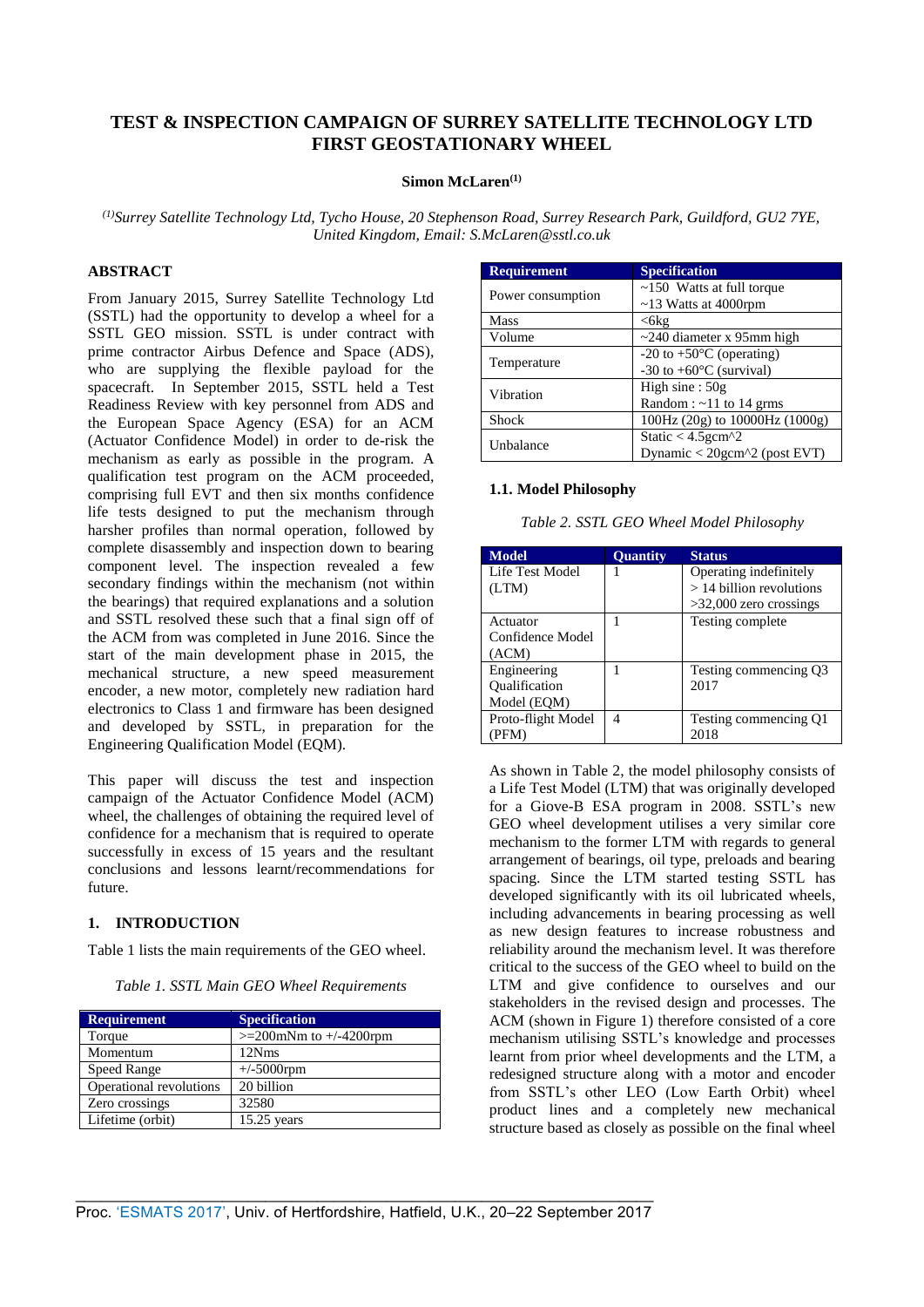specifications. The electronics were only commencing development at this time and so the module utilised a dummy Printed Circuit Board (PCB). The Engineering Qualification Model (EQM) and subsequent PFM (Protoflight Model) are described in section [5.2.](#page-7-0)



*Figure 1. SSTL's Actuator Confidence Model (ACM)*

# <span id="page-1-0"></span>**2. TEST CAMPAIGN**

## **2.1. Test Approach**

Unlike other space mechanisms where the entire life can be tested in a practical duration a space qualified wheel has the challenges of significant revolutions where it is almost impossible within practical timescales to demonstrate the required life. In this instance a pragmatic approach needs to be adopted that is in agreement with all relevant parties. In this instance SSTL used an approach that Airbus Space and Defence (ADS) has often adopted with other wheel suppliers. It involves six months life test duration (not including EVT) where the wheel is purposely tested outside its normal operational mode, followed by a complete disassembly and inspection of the wheel to mechanism and bearing level. This differs to SSTL's previous wheel life test approach which is to operate either one or two qualification models indefinitely and obtain at least one year of ground operation (life testing), usually at slightly elevated test levels from expected operation (i.e. speeds, zero crossings). This approach has been adopted in the past, because the main contributors to wheel mechanism failure are oil migration from the bearings. Oil can migrate from bearings without suitable protection extremely rapidly  $(i.e. < 1$  week) so any weak points in this defence are likely to be seen within the first year of operation. For previous SSTL missions this gave confidence in the mechanism by Flight Readiness Review (FRR). Although the 6 months approach has been used here it does also to some degree rely on previous SSTL experience of wheel manufacture, existing life tests and confidence from external stakeholders on SSTL's ability. For example, if this was SSTL's first wheel

development with little understanding of designing and manufacturing reaction wheel mechanisms it would be hard to then be able to adopt this approach first off.

#### **2.2. Qualification Process Flow**

With the test approach set the ACM qualification tests as detailed in [Table 3](#page-1-1) were agreed with ADS and ESA. The EQM will follow a similar approach, but it will be considered qualified post TVAC. It will therefore not include the full 6 months phase testing but a small subset of these tests. It will then undergo inspection to bearing assembly level (i.e. not bearing disassembly) which the ACM has gone through. It will then be put on an internal SSTL indefinite life test outside of the contract.

<span id="page-1-1"></span>*Table 3. Qualification Process Flow (ACM/EQM)*

| <b>Test / Check / Operation</b> | <b>Comments</b>                         |
|---------------------------------|-----------------------------------------|
| <b>TEST READINESS</b>           | External review with ADS                |
| <b>REVIEW</b> (External)        | and ESA                                 |
| Bearing cartridge testing       | Preload, low speed                      |
|                                 | dynamometer and frequency               |
|                                 | analysis characterisation               |
| Initial functional &            | Initial check of drive                  |
| mechanism                       | electronics, speed & current            |
| characterisation/performance    | modes, torque capability and            |
|                                 | internal losses                         |
|                                 | characterisation                        |
| Initial rotor balance           | To baseline requirement                 |
| Initial thermal cycling         | Checks prior to vibration               |
|                                 | and TVAC                                |
| Internal evacuation (EQM        | Mechanism now in a                      |
| only)                           | vacuum                                  |
| Micro-vibration                 | Characterisation                        |
| <b>High Sine</b>                | 50 <sub>g</sub>                         |
| <b>Random Vibration</b>         | 11 to 13 grms                           |
| Post vibration mechanism        | Torque capability and                   |
| characterisation/performance    | internal losses                         |
|                                 | characterisation                        |
| Micro-vibration                 | Characterisation                        |
| Rotor balance                   | Identify any shifts                     |
| <b>Robustness</b>               | Wheel mounted $45^\circ$ , $90^\circ$ & |
|                                 | $135^\circ$                             |
| Shock                           | 100Hz (20g) to 10000Hz                  |
|                                 | (1000g)                                 |
| Post shock mechanism            | Torque capability and                   |
| characterisation/performance    | internal losses                         |
|                                 | characterisation                        |
| Rotor balance                   | Identify any shifts                     |
| <b>Internal evacuation (ACM</b> | Mechanism now in a                      |
| only)                           | vacuum                                  |
| <b>TVAC</b>                     | Four cycles                             |
| TVAC (Thermal Transient)        |                                         |
| <b>TEST REVIEW BOARD</b>        | External review with ADS                |
| (External)                      | and ESA                                 |
| Confidence life test phase 1    | <b>Boundary</b> operation               |
| (ACM only)                      |                                         |
| Post phase 1 mechanism          | Torque capability and                   |
| characterisation/performance    | internal losses                         |
| (ACM only)                      | characterisation                        |
| Confidence life test phase 2    | High speed operation                    |
| (ACM only)                      |                                         |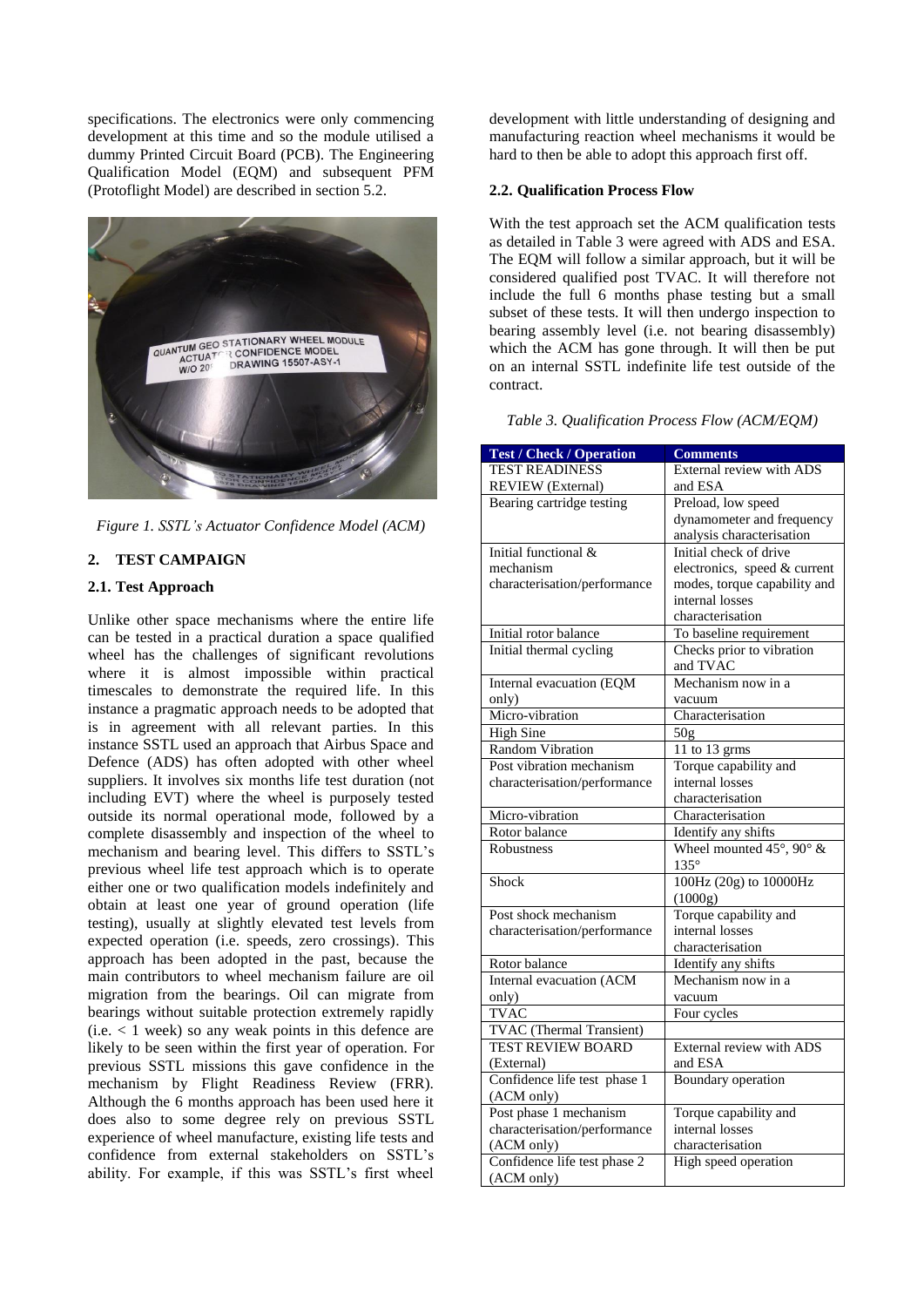| <b>Test / Check / Operation</b> | <b>Comments</b>            |
|---------------------------------|----------------------------|
| Post phase 2 mechanism          | Torque capability and      |
| characterisation/performance    | internal losses            |
| (ACM only)                      | characterisation           |
| Confidence life test phase 3    | High torque zero crossings |
| (ACM/ only)                     |                            |
| Post phase 3 mechanism          | Torque capability and      |
| characterisation/performance    | internal losses            |
| (ACM only)                      | characterisation           |
| High torque operation (EQM      | To ensure the secondary    |
| only)                           | issues observed post ACM   |
|                                 | testing are resolved.      |
| Internal pressurisation         | Mechanism now at           |
|                                 | atmospheric pressure       |
| Rotor balance                   | Identify any shifts        |
| <b>TEST REVIEW BOARD</b>        | External review with ADS   |
| (External)                      | and ESA                    |
| Wheel disassembly               | To sub assembly level      |
| Bearing cartridge mechanism     | Preload, low speed         |
| testing                         | dynamometer and frequency  |
|                                 | analysis characterisation  |
| Bearing cartridge mechanism     |                            |
| disassembly & inspection        |                            |
| Bearings disassembly &          |                            |
| inspection (ACM only)           |                            |
| <b>FINAL INSPECTION</b>         | External review with ADS   |
| <b>REVIEW BOARD (External)</b>  | and ESA                    |

#### **2.3. ACM Qualification life test phases**

With the majority of testing stated in [Table 3](#page-1-1) being generally in line with space industry expectations it makes sense to highlight the three confidence life test phases that were introduced to operate the ACM wheel 6 months after completing TVAC (Thermal Vacuum) and prior to disassembly and inspection. Phase one as shown in [Figure 2](#page-2-0) is designed to operate the bearings in the boundary lubrication region where the fluid film thickness is effectively null and metal to metal contact occurs. Two short re-lubrications a day were designed in by moving into Elastic Hydro Dynamic (EHD) lubrication region. Three months in continuous boundary operation was seen as unrealistic without having any re-lubrication and certainly far in excess of any mission duration expectation in the boundary region.



<span id="page-2-0"></span>*Figure 2. Phase 1 testing – boundary operation*

Phase two as shown in [Figure 3](#page-2-1) is designed to operate the bearings at high speed and at an elevated

temperature where the fluid film thickness is thinner. This allows time for the oil to be dispersed to thin the fluid layer further. Note - at the time of the test the full thermal profile was not known but it was not believed the wheels would generally operate hotter than 35°C.



<span id="page-2-1"></span>*Figure 3. Phase 2 testing – high speed profile* (35°C)

Lastly, phase three as shown in [Figure 4](#page-2-2) is designed to operate the bearings at high torque through the boundary lubrication region, where all the required high torque crossings could be tested to meet the 15 year life of the wheel.



<span id="page-2-2"></span>*Figure 4. Phase 3 testing – high torque zero crossings*

It was decided not to mix the above three tests into a single daily profile as keeping them separate would demonstrate worst case testing.

# **3. CONCLUSION - ACM TEST CAMPAIGN**

The results of high sine, random vibration and shock are not discussed in this paper. Results were as expected and the unit passed all the requirements derived from the Structural Qualification model (SQM) levels. Some further notching was required for the out of plane tests but the wheel was effectively qualified above (SQM) levels. TVAC tests resulted in expected behaviours and higher initial friction losses during cold start-up and initial running.

For the 6 months test campaign, the graphs in [Figure 5](#page-3-0) represent the key coast down tests (pre and post the different test phases) from +/-5000rpm to zero, plotting the torque loss over the speed range whilst the wheel is allowed to free spin. The x-axis is speed (rpm) and the y-axis is torque (mNm). The red line indicates 25mNm.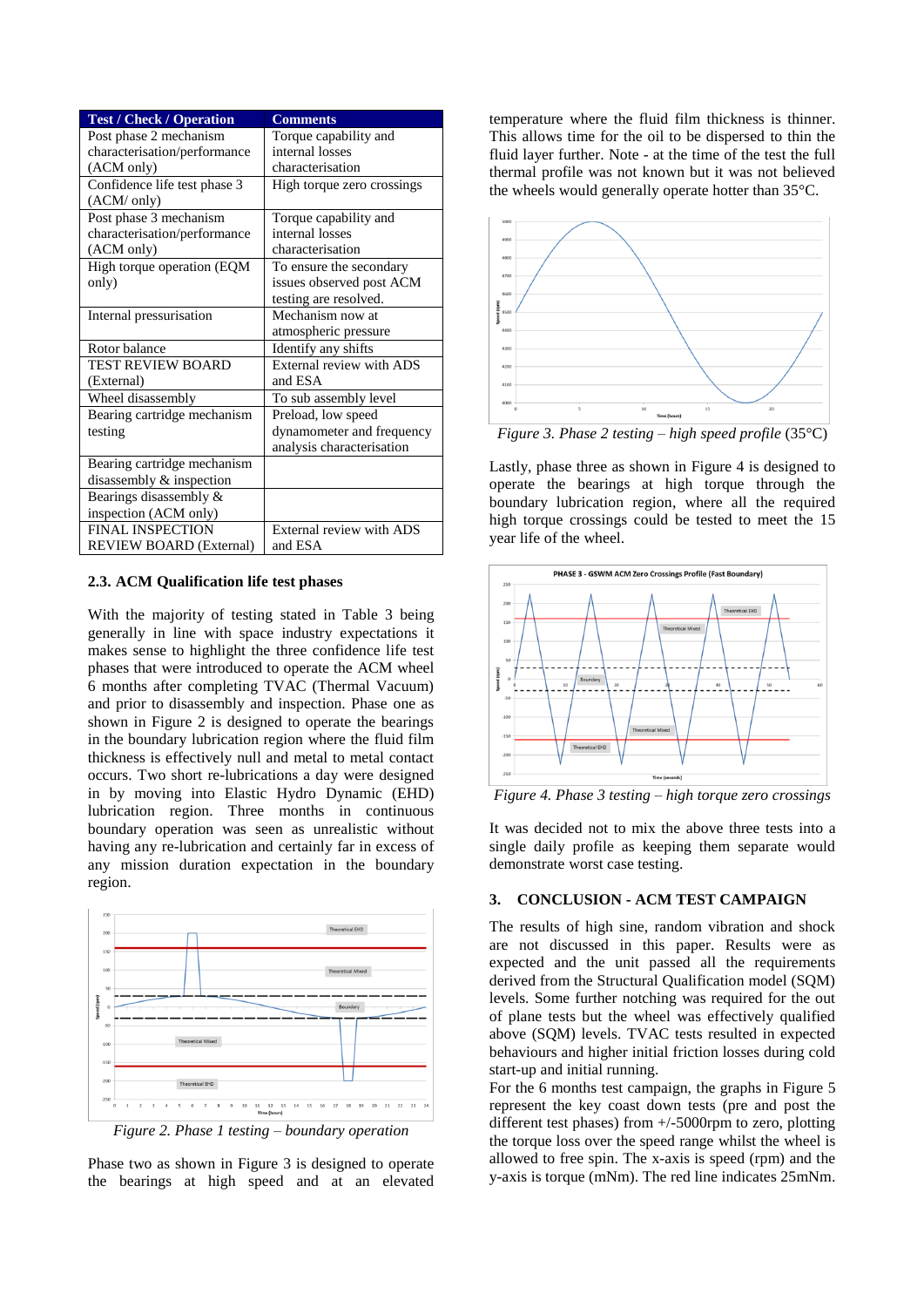This effectively gives around 3x margin on the required torque made available by the wheel to AOCS (Attitude Orbit Control System). Torque losses and fluctuations only needed to be characterised for a maximum torque loss over the full operating temperature, rather than characterisation at particular speeds and temperatures. The reason being that if the wheels are operated in speed mode the wheels internal closed loop controller can cope with torque fluctuations and in torque mode, torque estimating is carried out by AOCS. As shown, over the 6 months testing there is no significant change or measured degradation of the losses within the mechanism. [Figure 6](#page-3-1) extracts out the low speed part and demonstrates the coulomb friction.

<span id="page-3-0"></span>

*Figure 6. ACM coulomb friction*

### <span id="page-3-1"></span>**4. DISASSMEBLY & INSPECTION**

#### **4.1. Initial disassembly & bearing cartridge level tests**

Following testing and review of the results, at wheel level, the ACM post testing as shown in [Figure 7](#page-3-2) was disassembled and inspected down to its sub-assembly constituents. There was no evidence at sub-assembly of any failures or issues observed. From bearing cartridge level testing, the bearing preload revealed slight reductions, but this was in family with the LTM and various new processes have been introduced since to stabilise this for subsequent builds. However, even this reduced preload is not a concern for the successful operation of the mechanism at the LTM has seen over 13 billion revolutions. Low speed dynamometer tests

revealed there were no cage hang ups at the start and end of life. Coulomb friction had reduced by 9.5% which is likely due to a slight preload reduction and smoothing of the tracks during phase 2 tests in particular. A FFT (Fast Fourier Transform) analysis revealed no changes or unexpected behaviour thus no defects in the bearings.



<span id="page-3-2"></span>*Figure 7. ACM ready for disassembly (mechanism still in vacuum)*

### **4.2. Bearing cartridge disassembly & inspection**

An initial strip examination of the bearing cartridge assembly was carried out by SSTL and the European Space Tribology Laboratory (ESTL) at ESTL with key personnel from ESA present.

All bearing cartridge fixings were still torqued and locked and all the anti-creep barriers were inspected and photographed under UV. They were all intact and within the positions originally applied. On removal of the two bearings, the lower bearing seat was in good clean condition and appeared normal. Using a plastic fine tip instrument the oil could be disturbed on surfaces where it is expected to be and seen as a visible track on the oil film, although photographic evidence on lightly oiled surfaces is exceptionally difficult to capture. Even though there are external shields for the bearings, the gaps have to be large enough to prevent oil droplets forming and creating a viscous brake, therefore it was expected that some oil would be expelled during initial run up and vibration and this was contained within expected areas. There is however, no observed evidence of oil migration through the oil surface barriers due to capillary action and the amount of oil remaining within the bearing was significant and the quantities expected.

The good condition of the lower bearing seat was in contrast to the upper bearing seat which had darkened oil as shown in [Figure 8](#page-4-0) in positions 'X' and more heavily present in position 'Y'. [Figure 15](#page-5-0) shows the typical cross section that details locations of 'X' and 'Y'.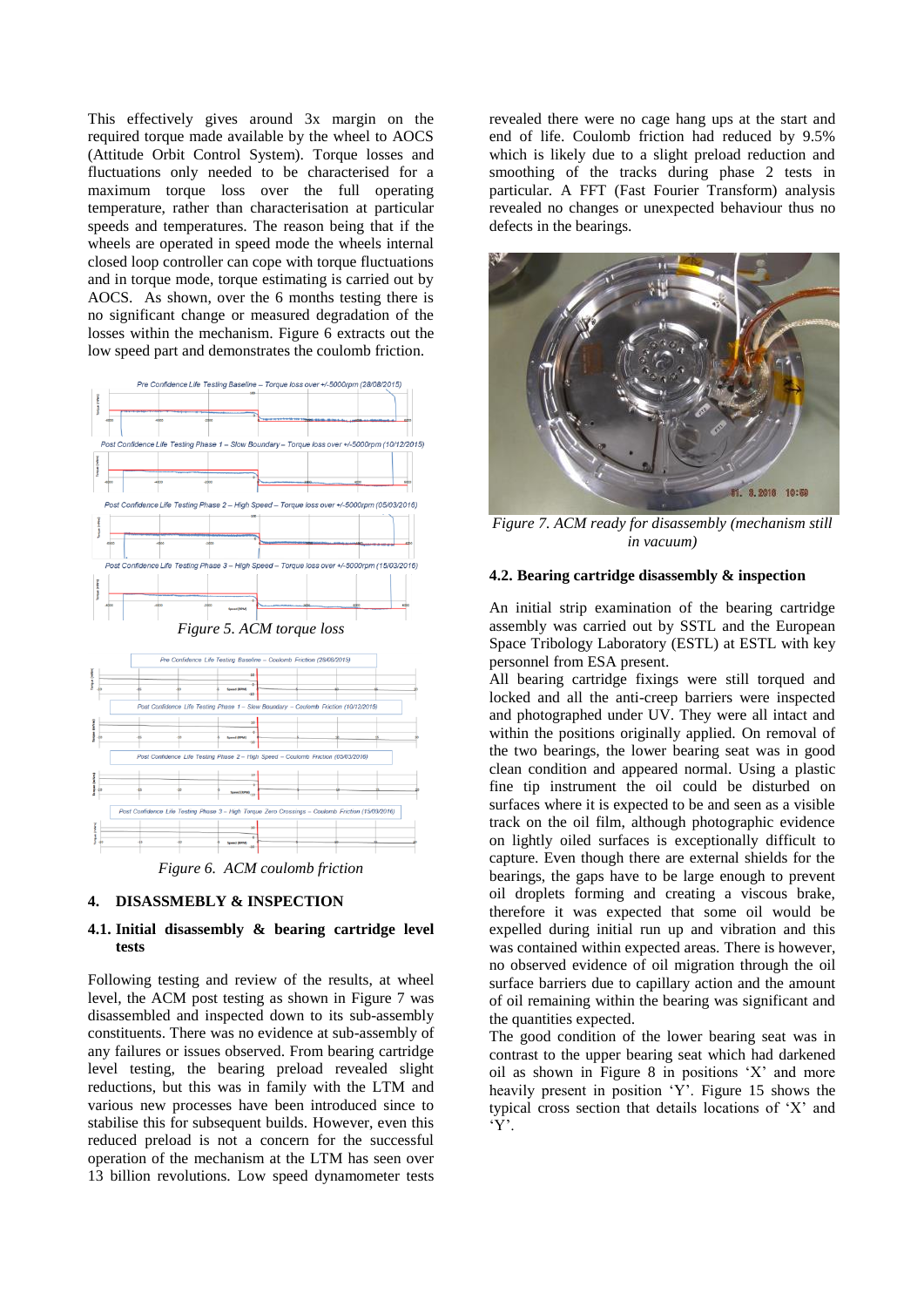

*Figure 8. ACM upper bearing seat*

<span id="page-4-0"></span>This darkened oil was still wetting the surface of the bearing seat and did not appear dry or functionally degraded. Energy Dispersive Analysis X-Ray (EDAX) revealed particles in the oil as shown in [Figure 9](#page-4-1) and indicated the presence of Cu, consistent with transfer from Be-Cu bearing seat.



*Figure 9. Darkened oil under SEM*

<span id="page-4-1"></span>During initial inspection it was not understood how these particles were formed especially as there is purposely a presence of an oil film locally which would to some degree provide an oil film barrier between the housing and the bearing which was also expected and found during inspection in the lower bearing.

This secondary finding of the upper bearing seat was then conducted by SSTL at SSTL and took several months to conclude. On further investigation a thin piece of swarf was found almost 360° around in the corner of the bearing seat in position 'X'. A closer image of the swarf along is shown in [Figure 10.](#page-4-2) All initial assembly photos do not highlight this being present which was expected as the component goes through a rigorous cleaning regime, however at this point a potential hypothesis was that some debris from component machining was not dislodged during cleaning.

<span id="page-4-2"></span>

*Figure 10. ACM upper bearing seat swarf found*

The swarf is approximately 115um in width, 10 um thick with a total length of all pieces of 90mm. Based on the initial hypothesis, new swarf was purposely generated after the above discovery whilst duplicating the original machining speeds, feeds, and material. This material is shown below in [Figure 11](#page-4-3) and was carried out to rule whether it was generated prior to assembly. However, the swarf generated by machining the material resembles a very different form to that which was found and it soon became conclusive that this swarf was not present during assembly and in fact the part was clean and free from debris from the start. It therefore must have been created during or post assembly of the mechanism.



<span id="page-4-3"></span>*Figure 11. Swarf generated* during machining operation

With suggestions that the swarf could not be generated from machining, rotation of the bearing in the housing was investigated. Two nonstructural clamps are implemented to prevent rotation of the bearings outer race. After conducting some outer race rotation tests (both upper and lower bearings) and investigation of both bearing clamps, it has been revealed that outer race rotation has occurred in the upper bearing only. Test results of torques required to rotate the bearings are within the reaction torque exposed during initial run-in when the vicious losses in the bearings are at their highest. Further investigation into the tolerance analysis revealed an error such that no clamping could occur. If the upper bearing clamp (with or without lubrication) was shimmed to simulate a "clamped" interface no rotation is possible. Following a further tolerance analysis against measurements of the actual ACM these results suggested that clamping would have been a light touch, but was further hindered from a thread locking compound that was expelled from the top of the fixing holes causing an additional shim of material, i.e. an uncompressible fluid. This resulted in the clamp not sitting low enough.

With rotation of the upper bearing outer race having taken place, the upper bearing was also investigated further as it was not known how the almost perfect piece of swarf had been generated. The bearing inspection revealed as shown in [Figure 12,](#page-5-1) a small manufacturing defect on the perimeter of the outer race. [Figure 15](#page-5-0) shows the relative position.

There is no feasible method for the generation of this during bearing processing or assembly. Also can be seen is the build-up of housing material on effectively the "cutting edge". Therefore, during slow rotation of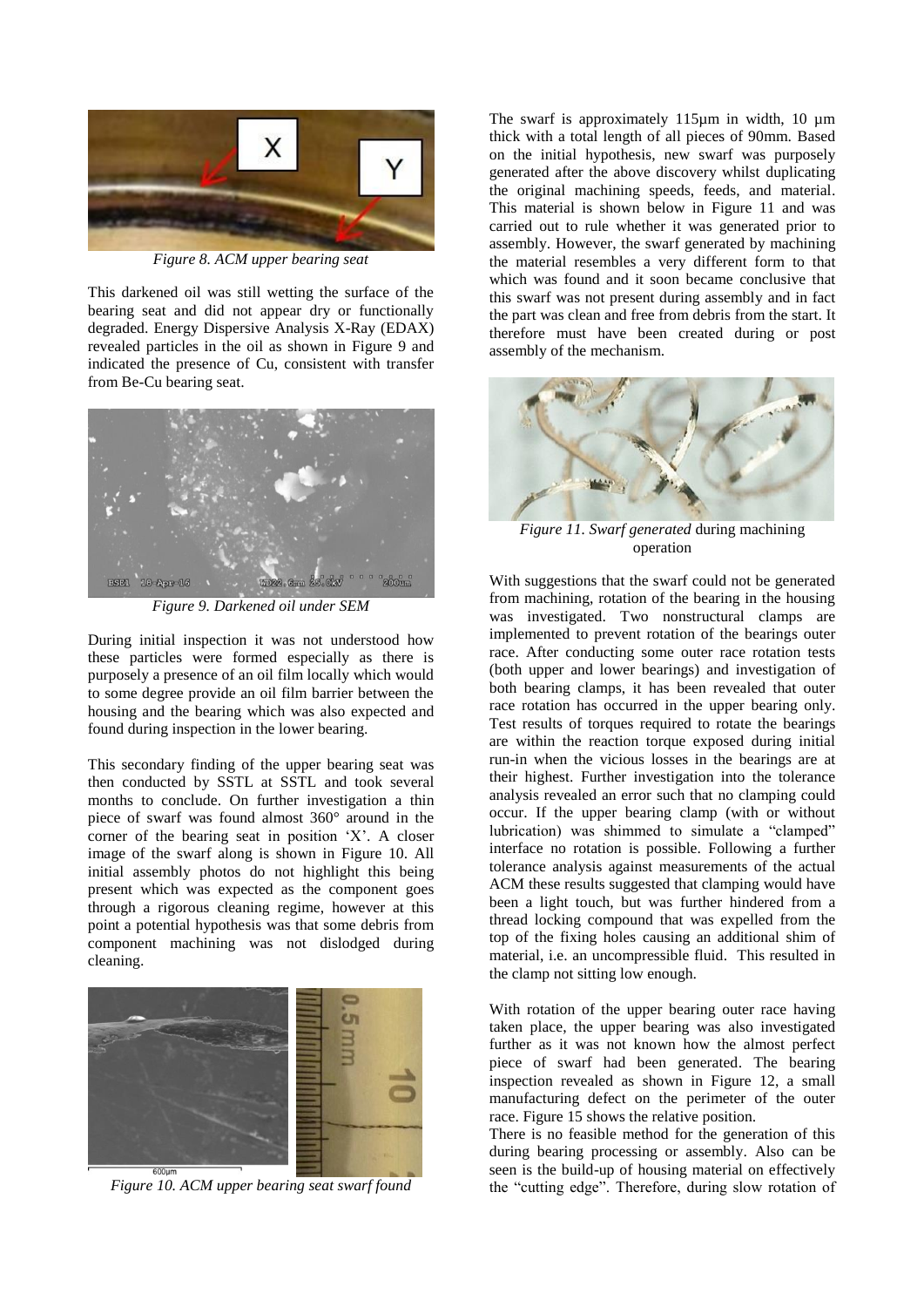the bearing cutting edge peeled off a slice of the bearing seat and deposited it into the seat corner. Further swarf was generated which was trapped in the fluid layer between the bearing and the bearing seat, where it has disintegrated under vibration and during initial rotation.



*Figure 12.* Bearing defect

<span id="page-5-1"></span>With the above evidence found the associated bands height profile found on the bearing seat as shown in [Figure 13](#page-5-2) and [Figure 14](#page-5-3) were captured using a confocal microscope and the positions and sizes appeared to match.



<span id="page-5-2"></span>*Figure 13. 40x amplification 3D profile of a slide of the bearing seat*



<span id="page-5-3"></span>*Figure 14. Approximate width of groove shown of 150µm*

The removal of part of the bearing seat material by the cutting action and the rotation of the bearing has also produced a fine powder of particles that has mixed with the oil. The combination of moisture and air in the oil film on the bearing seat during initial bench tests (i.e. before evacuating to a vacuum) has caused these particles to oxidise and results in the darkened oil found.



<span id="page-5-0"></span>*Figure 15. Bearing setup showing locations of findings*

#### **4.3. Recommendations from secondary issue**

With the findings conclusive it was important to note this was a secondary issue that did not affect the health of the ACM during its 6 months testing, and in no way affected the bearings operation but it must be avoided. There are several simple recommendations that have since been implemented to eliminate this issue for the EQM and subsequent PFM units without compromising the ACM qualification.

Firstly, revisit and increase the clamp distances to take into account tolerance stack ups as well as potential for small amounts of thread lock. Secondly, as part of the assembly procedure for both clamps, take accurate measurements to ensure positive clamping always takes place for every unit manufactured. Thirdly, as part of the assembly procedure use a dummy bearing tool that can be initially assembled with the flight hardware to confirm that a sufficient torque applied does not give rise to any rotation in any direction. Lastly, although 100% inspection of bearings takes place before assembly; close critical inspection only takes place on the balls and bearing races. The rest of the bearing receives a lower magnification inspection. The assembly procedure is to now include 100% inspection of the bearings at higher magnification, looking also for external manufacturing defects.

### **4.4. Bearing disassembly and inspection**

The ACM bearing inspection was carried out at ESTL by SSTL, ESTL and ESA. Both bearings were in good condition with no evidence of marks on the bore or on the outer diameter. No oil meniscus was observed between the cage and land indicating that although oil was present in the bearing, there was not sufficient quantity to bridge the gap between lands and cage. The ball bearings were disassembled and the component parts were examined using a low power microscope and a digital microscope. The bearing raceways were in good condition and the ball running track was evident as a slightly dulled or frosted region just off the center of the ball groove as shown in [Figure 16.](#page-6-0) The balls show a visible orbital track as shown in [Figure 17,](#page-6-1) suggesting the ball spin axis is generally constant and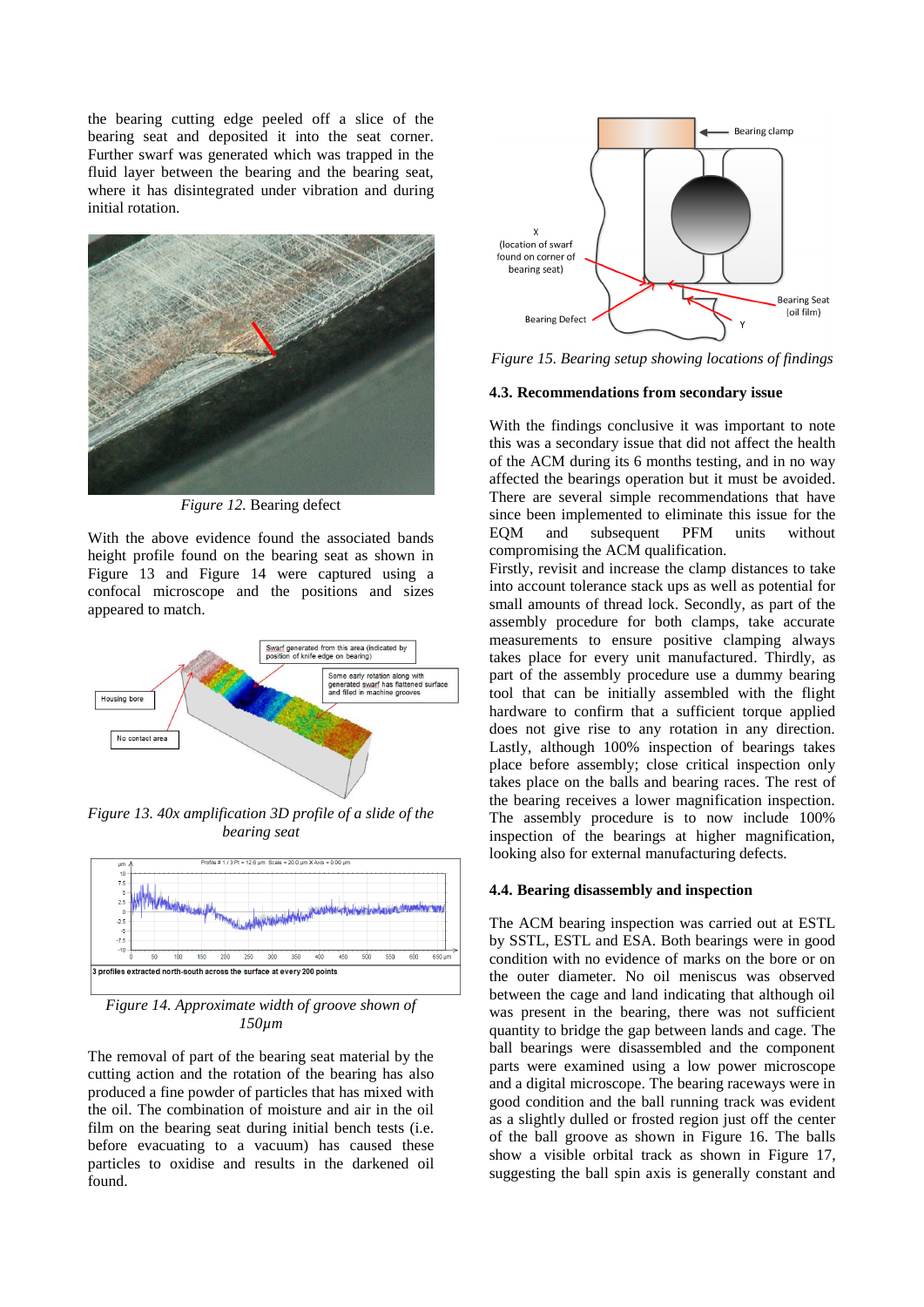not prone to problems such as skidding leading to multiple orbital bands. Significant oil was still present on the raceway and lands. No evidence of misalignment or variations in width or position of the ball track was observed. The running tracks were parallel to the ball groove and were of even width, as expected for a bearing which operated without misalignment or other anomalies. From bearing analysis, the semi-major axis at the ball to inner race contact was 0.16mm. On this basis, the ball track can be expected to be 0.32mm. Although this prediction was less than the maximum estimated track width measurement of 0.5mm, the track could be wider if we consider thermal effects and axial movement causing small variations in track position. Note that it would require a thermal gradient of 12°C to increase the effective preload such that the contact ellipse semimajor axis was 0.25mm. A thermal gradient of this magnitude is unlikely in fluid lubricated ball bearings. Therefore, contributions from variations in axial ball positions during operation could also result in widening of the ball track. We could expect some degree of axial movement due to variations in ball loading (wider track if some balls more heavily loaded). In addition, micro pitting could result in some steel particles mixing with the oil and being pushed to the side of the ball-raceway oil meniscus and being deposited as a fine brown band outside the contact ellipse, giving the impression of a wider ball track than analytically predicted.



*Figure 16. Bearing race showing running track*

<span id="page-6-0"></span>

*Figure 17. Ball with single orbital track*

<span id="page-6-1"></span>One ball from each bearing was cleaned and placed in a SEM (Scanning Electron Microscope) so that the surface textures and degree of micro pitting could be compared. There was very little difference, although the ball from one bearing appeared slightly more micro pitted.



*Figure 18. Micro-pitting of balls (SEM)*

Cages appeared visually to be in an almost new condition.

## **5. CONCLUSION - ACM DISASSEMBLY & INSPECTION**

The bearings are considered to be in good condition with sufficient oil present. Stable cage mass measurements indicate that they are fully impregnated. The darkened oil and swarf generated is fully explained and future mitigation is simple to implement without affecting the qualification of the ACM or to warrant further testing. The oil maintained in the bearings post testing is as expected and gives confidence for the 15 year mission. The key operational requirements below have also been de-risked as much as practically possible.

- 1. The wheel mechanism meets the requirements of the mission with regards to vibration, shock and TVAC.
- 2. AOCS system design expects momentum build up to 8Nms per wheel before offloads (3333 rpm) – equating to 20.1 billion revolutions (50% margin). *The LTM has currently achieved >13 billion revolutions and still operating. The ACM achieved >0.5 billion revolutions before inspection.*
- 3. Wheel will be operated in the boundary zone for each offload at high torque. As worst case expect a 2 day period between consecutive offloads for part of the year after worst wheel failure. *LTM - 33,000 zero crossings at high torque ACM phase 3 - 46,000 zero crossings at 200mNm*
- 4. For a 3 wheel operational case (wheel failure) the strategy in case 3 cannot be applied. Worst case 14 hours in boundary zone for wheel 3. Cumulative time in boundary zone of 16.7 out of 365 days. *ACM phase 1 – 22 hours in boundary zone per day for 90 days at a low torque of 0.002mNm.*

The combination of testing, inspection and proposed improvements gives good confidence for the operational life of the mechanism and hence the ACM was considered qualified for the mission.

# **5.1. Lessons learnt**

There have been many minor lessons learnt with regards to the design, development, manufacturing, processing, analysis, testing etc. What really stands out above anything else is the approach used. It seems obvious that all mechanisms should be inspected post